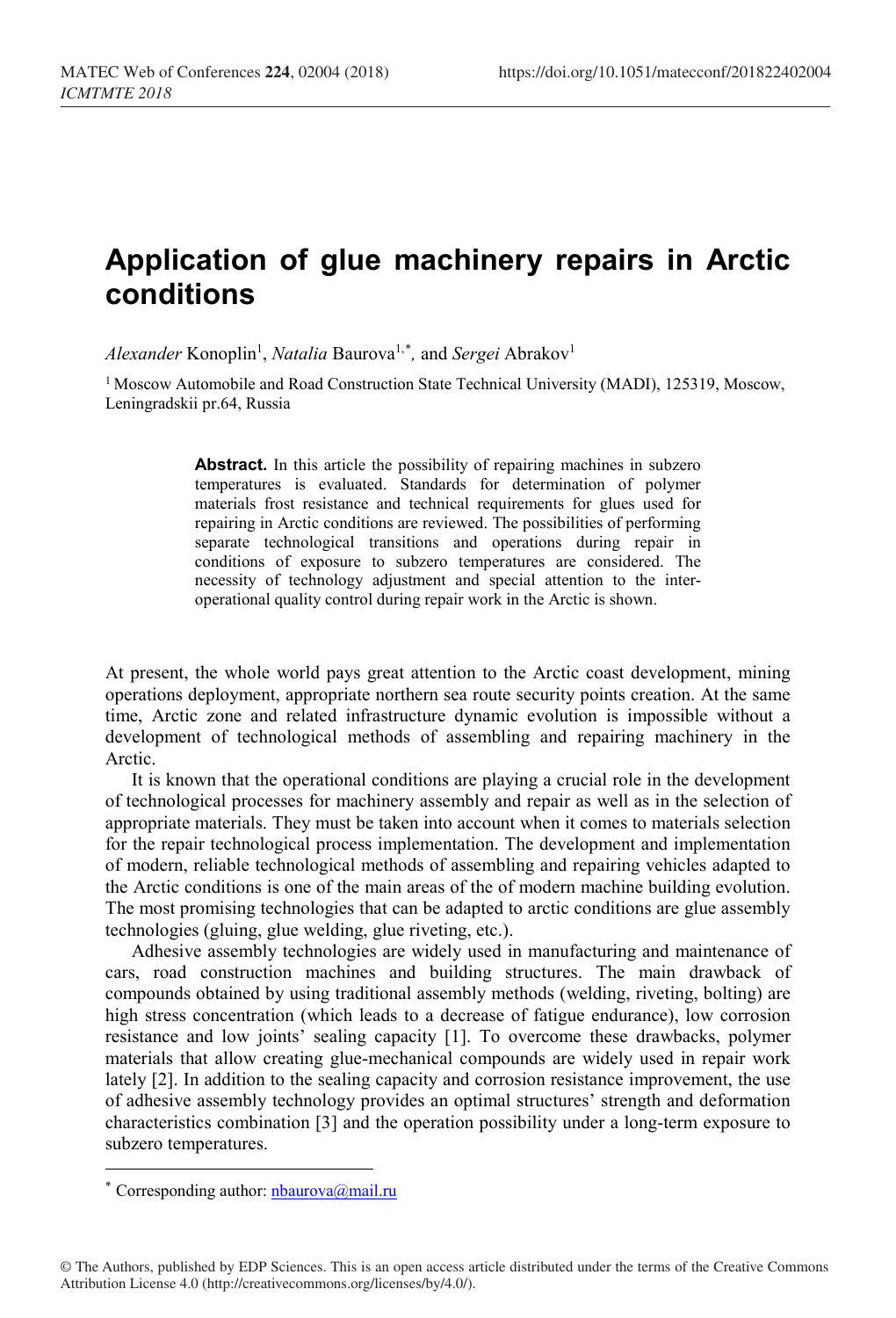It is known that polymer materials have a partial or total loss of performance at low temperatures, i.e. limited frost resistance [2, 4]. Therefore, the implementation of adhesive assembly technologies in Arctic requires a special attention to the frost resistance of the used materials.

Frost resistance is the ability of polymer materials to retain initially specified physical and mechanical properties and operating abilities at temperatures below the glass transition level (for amorphous polymers) or below the brittleness temperature (for crystallized polymers) [3, 5]. Depending on the requirements for a material (operational conditions, initial properties), the frost resistance criteria can be different. For example, frost resistance for glassy polymers is the absence of brittleness, and for high-elastic polymers (along with the absence of brittleness), the main thing is high elasticity maintenance. In other words, for high elastic polymers, the temperature limit of frost resistance is the glass transition temperature, whereas for glassy polymers it's the temperature is brittleness.

There are a number of standardized polymer materials frost resistance estimating methods, which differ by the form of applied load and by test results evaluating methods. Main international frost resistance determination standards of polymeric materials are presented in table 1 [6].

| <b>Number</b>        | Name                                                                                                                                    | <b>Note</b>                                                                                                                                                                                                       |
|----------------------|-----------------------------------------------------------------------------------------------------------------------------------------|-------------------------------------------------------------------------------------------------------------------------------------------------------------------------------------------------------------------|
| <b>ASTM D2137-11</b> | Standard determination methods<br>of rubber properties - brittleness<br>temperature of elastic polymers<br>and surface-coated materials | These testing methods include the<br>determination of the temperature, at<br>which rubber can be vulcanized and<br>rubber-coated materials can suffer<br>certain shock loads without cracking<br>or breaking down |
| <b>ASTM D1790-08</b> | Standard determination method of<br>plastic plates' brittleness<br>temperature using shock loads                                        | This method allows to determine the<br>temperature at which a 1 mm (0.040<br>inch) or less thick plastic plate<br>demonstrates brittle fracture under<br>shock loads in certain conditions                        |
| GOST 22346-77        | Elastic cellular plastics. Freeze-<br>proof coefficient determination<br>method.                                                        | Sets up freeze-proof coefficient<br>determination method. This method<br>suggests measuring and comparing<br>sample's compressive deformation<br>under a certain load and its load with<br>a certain deformation  |
| GOST 16783-71        | Plasics. Loop-folded sample's<br>brittleness determination method.                                                                      | This method considers plastics with<br>brittleness temperature lower than<br>normal and sets up the way to<br>determine the brittleness temperature<br>of a loop-folded sample not thicker<br>than $0.5$ mm.      |
| GOST 16782-92        | Plastics. Brittleness temperature<br>determination method on impact.                                                                    | Determines the temperature at which<br>notched and non-notched samples<br>break down with 50% probability.                                                                                                        |

**Table 1.** Main international frost resistance determination standards of polymeric materials

Technical literature pays a lot of attention to studies of adhesive and polymer composite materials' properties in prolonged exposure to subzero temperatures. In [3, 7-9] some of the fundamental problems associated with ensuring a given quality of adhesive and composite materials were considered. However, in these and many other works, researchers study the properties of materials, but not their application technology.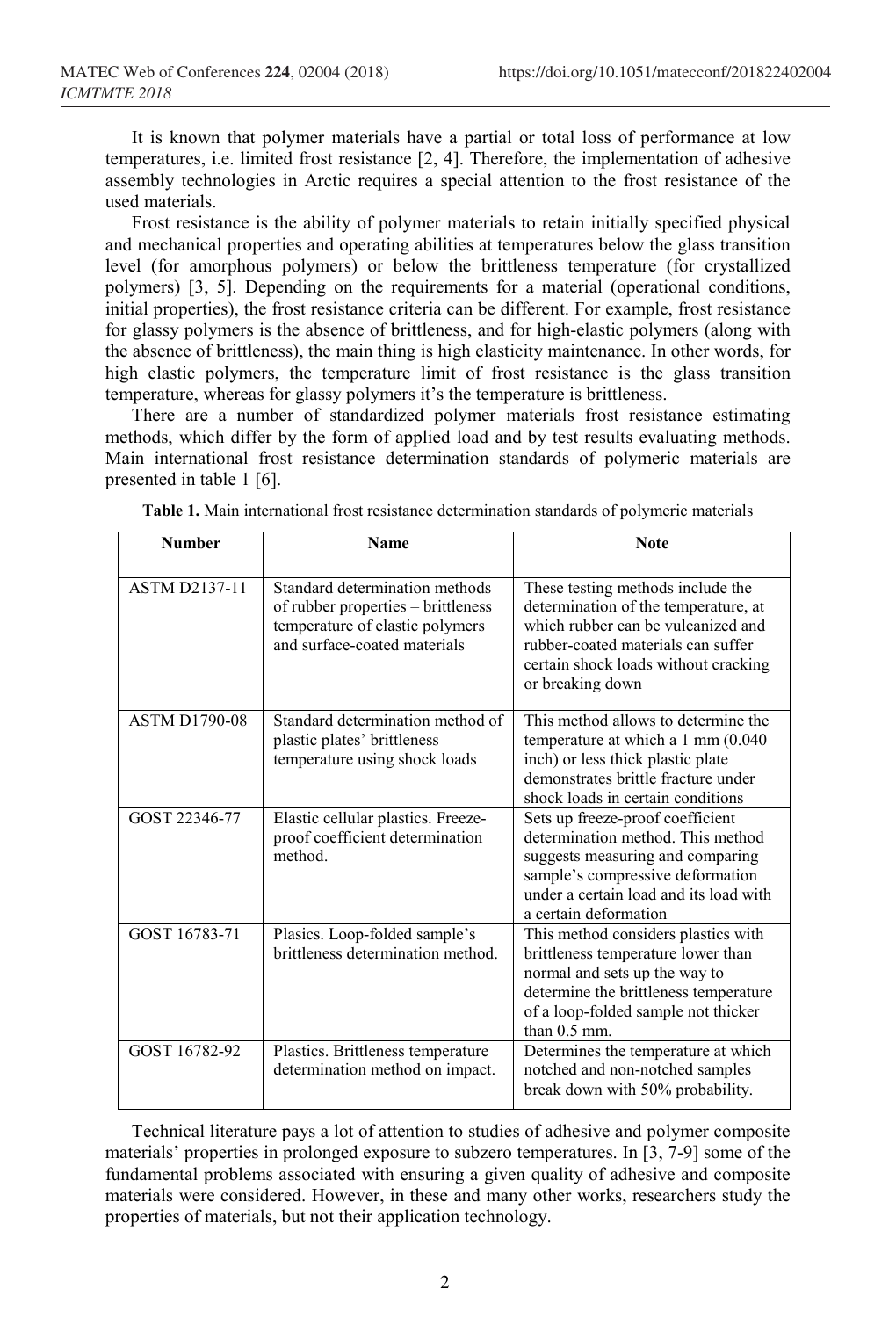Traditionally, standard technological processes are used, all operations of which are carried out only at room temperature. With this approach, the determination of subzero temperatures effect on the quality of technological operations is not possible, since gluing is carried out and adhesive joints are hardened in standard conditions, and only then the effect of subzero temperatures on their properties is studied.

In Arctic conditions, many types of repair works, as, for example, body parts repair, box-type space constructions assembly, or pipe lines leakage elimination, are carried out in field conditions with no possibility of placing machines in positive temperature. So, the adaptation of existing repair technologies to Arctic conditions requires some special attention.

This research aims to evaluate glue repair feasibility in subzero temperatures.

In this case, besides of glue's frost-proof properties, ones of the joint made with this glue should be taken into account. Glue joint's frost tolerance is the lowest temperature, at which glue joint keeps its usability under a constant load. In other words, frost tolerance defines the lowest level of ploymer materials'and joints' continuous usability [4].

First of all, to develop a technical process of making glue mechanical joints (gluing, glue welding, glue riveting) in subzero temperatures, it's necessary to identify if a unit (a joint) is properly prepared and to choose a compound that meets all of the requirements. Such an evaluation must have defined technical requirements for polymers, which remain operational for long periods of time at below freezing temperatures. This evaluation is to be carried out in below freezing working condition. Table 2 demonstrates viscosity requirements for glue. In order to properly compare types of glues that have different viscosities (acrylic, silicate and epoxy) table 2 demonstrates acceptable viscosity percentages, instead of actual viscosity values.

| Viscosity (Pa•s) at<br>temperature $(^{\circ}C)$ | Maximum viscosity value,<br>$\frac{6}{9}$ |
|--------------------------------------------------|-------------------------------------------|
| $+20$                                            | 100                                       |
| $+5$                                             |                                           |
|                                                  |                                           |
|                                                  |                                           |
|                                                  |                                           |

**Table 2.** Glue materials viscosity requirements

For the best effect in below freezing conditions, the viscosity of glues should not exceed the base value by more than 30%, which corresponds to the viscosity levels of glue reached during the initial gel formation. A further decrease in temperature would reduce viscosity even more, requiring the use of special instruments for the preparation and application of the glue.

When choosing the right glue for use in arctic conditions, one must take into account the list of tasks the glue is designed to acheive. It is also best to select a glue that exceeds the technical requirements. This margin should be no less than 20% [9].

When is gomes to the quality of gluing, an qually important factor is the kinetic process in glue polymerization. Not all glues are even capable of curing in below freezing temperatures, and the speed at which curing occurs is significantly lower than curing at room temperature.

The evaluation of different glue's effectiveness in below freezing temperatures can be carried out using an expert method. The results of such an evaluation are presented in table 3.

The table 3 uses the following key:

- «+» marking indicates a capability for the use of standard equipment;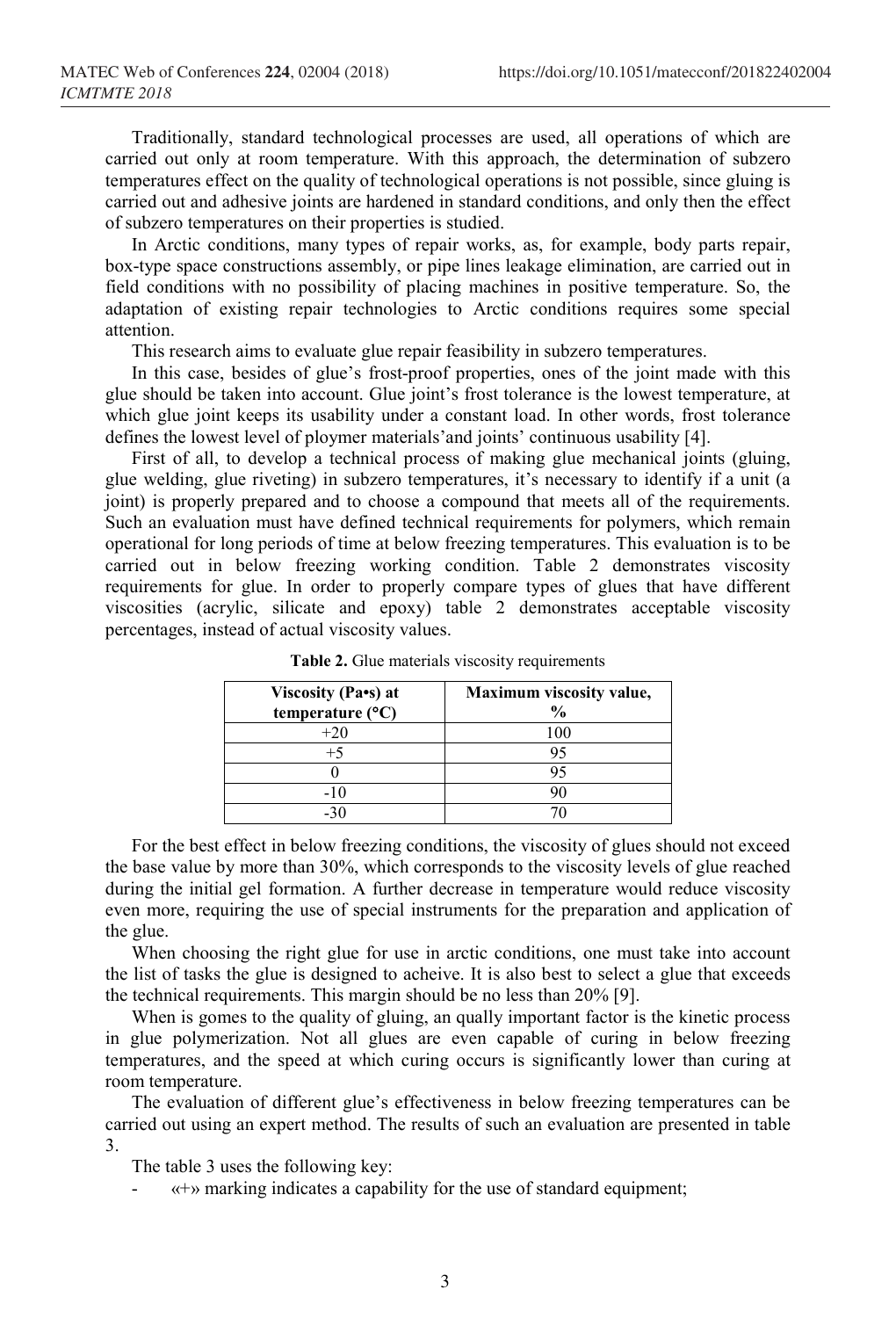- «-» marking indicates that standard equipment cannot be implemented or that the technological process cannot be carried outn altogether;

- «±» marking indicates that the technological process can be carried out with a number of limitations.

| $\overline{\mathbf{N}\mathbf{e}}$ | Technological<br>operations names     | <b>Technological transitions names</b>                    | <b>Technological transition</b><br>capability |                                  |
|-----------------------------------|---------------------------------------|-----------------------------------------------------------|-----------------------------------------------|----------------------------------|
|                                   |                                       |                                                           | room<br>temperature                           | below<br>freezing<br>temperature |
| 1                                 | Preparation of<br>working<br>surfaces | Smoothing of working surfaces using<br>hand instruments   | $+$                                           | $^+$                             |
| $\overline{2}$                    | Cleaning of<br>working                | De-greasing of surfaces and drying<br>of solvents.        | $^{+}$                                        |                                  |
|                                   | surfaces prior<br>to gluing.          | Hand cleaning and de-greasing                             | $^{+}$                                        |                                  |
| 3                                 | Preparation of<br>adhesive            | Weighing of glue components                               | $^{+}$                                        | $_{\pm}$                         |
|                                   | compounds                             | Mixing of glue components                                 | $^{+}$                                        | $\pm$                            |
| $\overline{4}$                    |                                       | Application of glue to working surfaces                   |                                               | $\pm$                            |
| 5                                 | Connection of                         | Setting the surfaces                                      | $^{+}$                                        | 士                                |
|                                   | working surfaces                      | Fixation of the working surfaces                          | $+$                                           | $\pm$                            |
| 6                                 | Curing of glue                        |                                                           | $^{+}$                                        |                                  |
| 7                                 | Quality control                       | Visual seam quality control for the<br>detection of pores | $+$                                           | $+$                              |

**Table 3.** Expert evaluation results that define maintenance technology's frost endurance

Let us take a look at some of the specifics of gluing under below freezing working conditions.

Firstly, the surfaces that are to be glued undergo a mechanical abrasive treatment in order to remove any irregularities in the surfaces might contain. Usually, this procedure is carried out by hand. The main limitations in this process are the characteristics of the tools used.

Regular de-greasing procedures (such as solvent vapor treatment) cannot be carried out in arctic conditions. Considering the fact that de-greasing is a key step in the gluing process, other methods must be implemented. Usually a «cold» de-greasing process is used, which involves rubbing the surfaces with a solvent. Most solvents cannot be used in arctic conditions.

The main property of solvents is their ability to dissolve various compounds. In freezing conditions most solvent's capabilities are greatly decreased. Common solvents such as gasoline and Stoddard solvent become very «weak» at temperatures below 0 centigrade. Better alternatives are P-4 and P-5 solvents. The main difference between these solvents is the percent content of acetone and butyl acetic ether. P-4 solvent contains no more than 12% butyl acetic ether and P-5 contains no more than 10%

For the fastest drying of solvents on working surfaces (especially various nooks and crannies) solvents must be able to evaporate quickly. This parameter at freezing temperatures is determined by the solvent's saturated steam pressure.

One must take into account that the aforementioned solvents can be stored at -30 degrees centigrade, but their use is only possible at no less than 15 degrees centigrade.

The next step in the gluing process is the preparation of the glue. As mentioned in chart 3, some procedures can onl be carried out with certain limitations. For example – in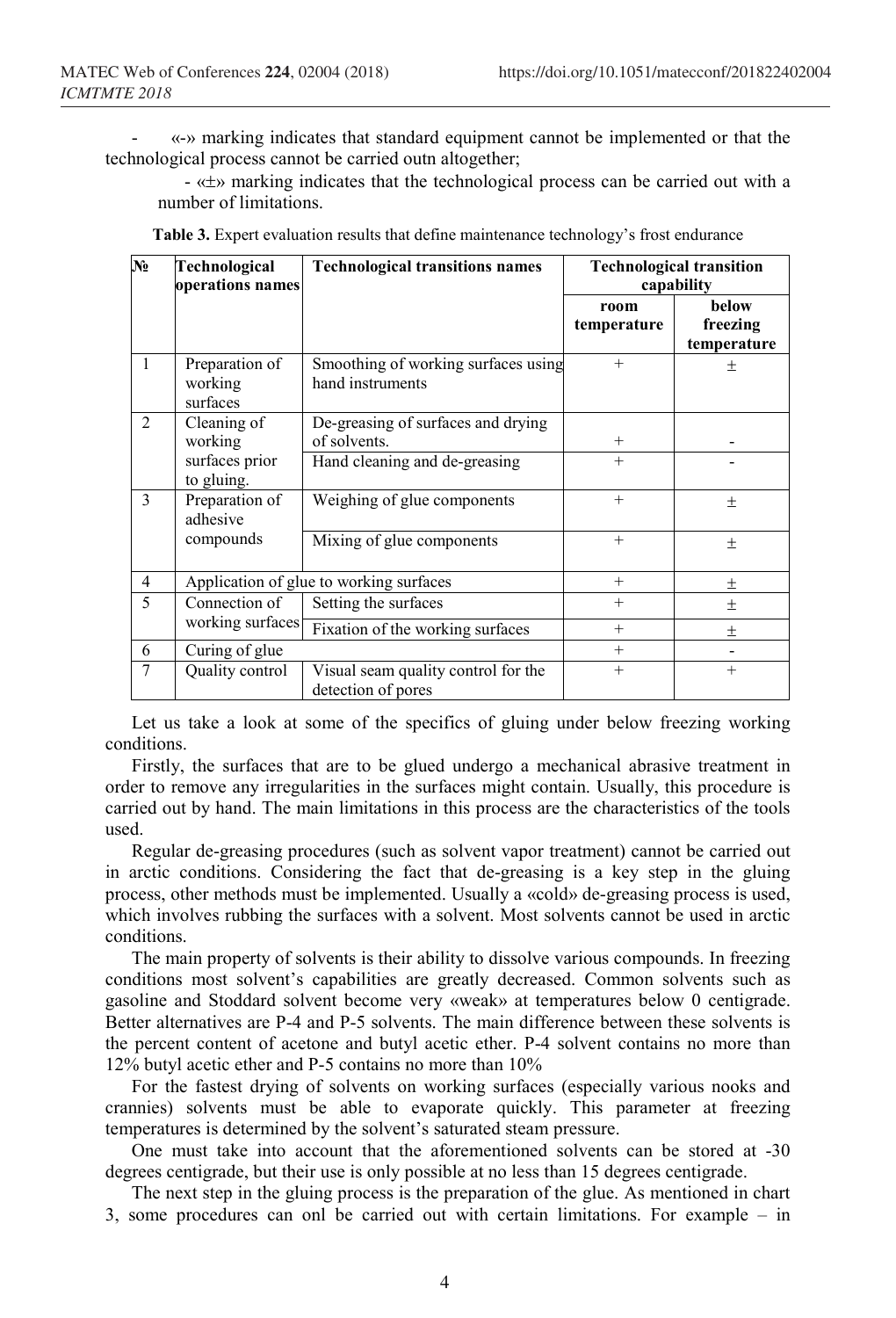freezing temperatures only a certain ammount of glue can be mixed together while retaining its properties (approx. 100-150 grams). A larger quantity of glue would require longer mixing times which in turn will result in a lower glue viscosity. Mixing should not take more than a few minutes.

When applying the glue at below freezing temperatures it is important to take into account surface tension and the resulting angle of application  $(θ)$ .

When the angle of application is  $\theta > 90^\circ$  (Fig. 1-a), the glue will not spread out on it's own. When the angle is  $\theta$ <90°, then glue will spread out unassisted. If the glue fully spreads out on it's own the angle value is equal to 0. The spread angle (usually defined as  $\cos\theta$ ) depends on the temperature (T) and time (t)

$$
\cos\theta = f(T,t)
$$

This equation applies to thermo-active glues which can reach these specifications when they spread.

When the spread angle is close to 1-2 degrees, the glue begins to leak out of crevices and seams which leads to poor quality seals. When the angle is close to 180 degrees, the opposite happens. The glue does not cover the entire working area. The optimal spread angle for freezing temperatures is 20-40 degrees. This angle can be acheived by selecting the correct glues for specific materials whilst taking into account the polarity of both the glue and the material.



**Fig. 1.** Glue drop on a hard surface with different contact angle θ>90° (а) and θ<90° (b)

When applying glue by hand it is difficult to attain an even layer at room temperature even if you are highly skilled. Freezing temperatures cause rapid changes in the glue's viscosity. This problem can be solved by adding various modifying compounds to the glue. These compounds not only normalize the changes in viscosity, but also aid in the curing of glue.

Many difficulties arise during the joining of parts in below zero temperatures. A decrease in temperature causes shrinkage in various materials which can lead to inconsistencies during assembly. Another big problem is frost formation which leads to poor adhesion between surfaces. Special equipment is required to overcome these problems.

Curing is one of the most important final steps of gluing. Low temperatures cause longer curing times. Usually at temperatures below 5 degrees centigrade most glues don't cure fully. This can be solved with the use of hardening agents.

Other problems arise when technologies such as glue welding and glue riveting are used. Glue welding is difficult because it requires additional equipment when implemented in below freezing temperatures. Glue riveting is also very limited due to metals becoming more brittle at lower temperatures.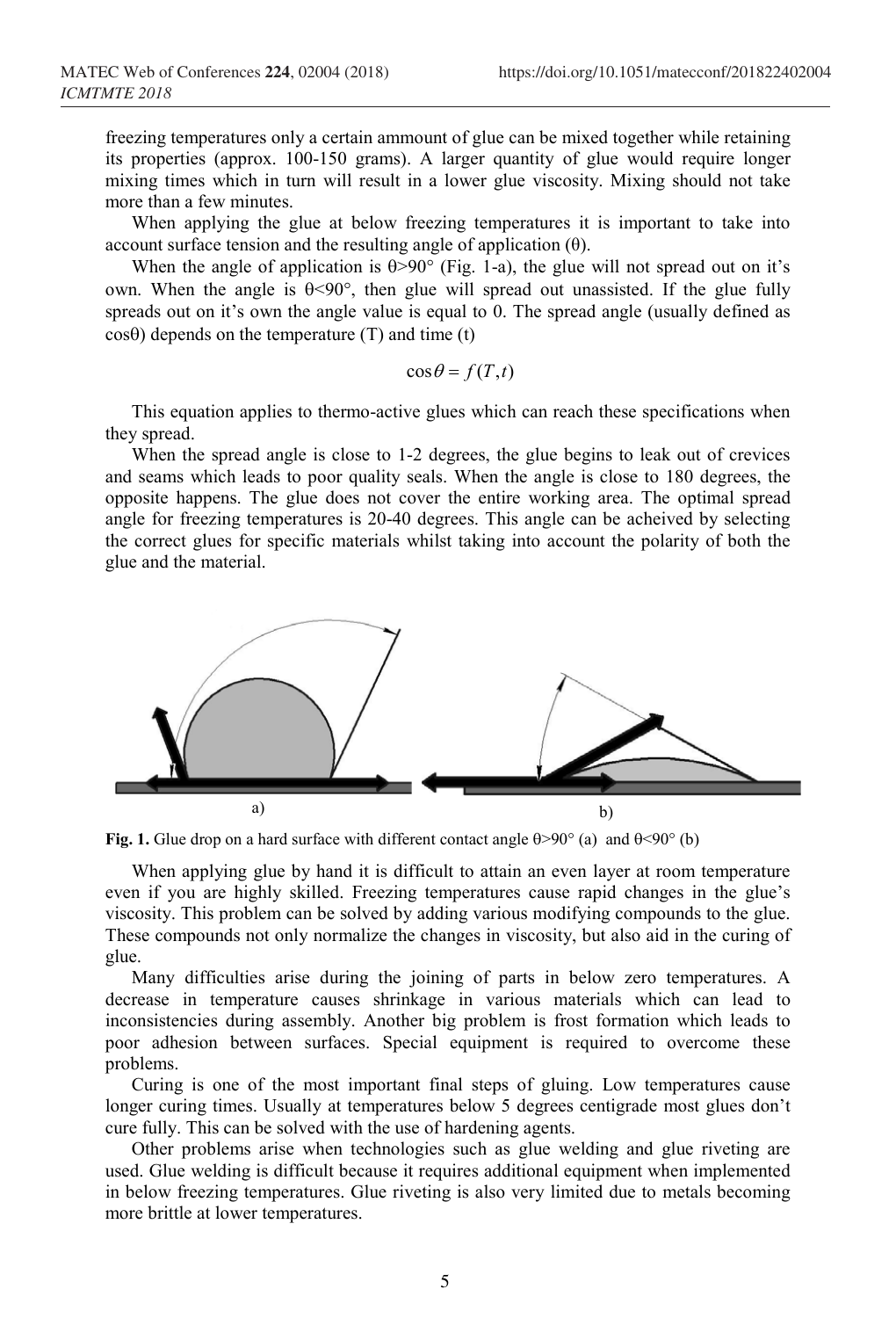An important factor in the glue repair process is quality control, which consists of three steps: The control of materials, control of the process and final product quality control.

Inaccordance with the government standard 30535-97, quality control for glued materials is carried out visually. The main observed parameters are [9, 10]:

- Equality of gap sizes.
- Signs of glue deformation.
- Hardness of the glue.

If these requirements are not met, negative consequences such as excessive elasticity or excessive brittleness can occur. Errors during each of the gluing process steps can be corrected in order to avoid additional costs and failures if proper quality control is administered. Table 4 demonstrates the main steps that need to be taken to repair cracks with the use of polymer materials.

| <b>Basic technological stages</b> | <b>Monitored properties</b>       | <b>Possible defects</b>       |  |
|-----------------------------------|-----------------------------------|-------------------------------|--|
| Surface preparation to quality    | Surface cleanliness               | Quality control faults (false |  |
| control                           |                                   | damage location)              |  |
| Quality control                   | Damage dimensions and             | Wrong repair technology       |  |
|                                   | margins                           |                               |  |
| Repair zone chemical              | Surface cleanliness (no dirt,     | Lack of adhesion              |  |
| treatment                         | peelable particles, oil, gasoline |                               |  |
|                                   | or grease stains)                 |                               |  |
| Glue selection                    | Glue's technological, physical    | Reduced adhesion strength     |  |
|                                   | and mechanical properties,        |                               |  |
|                                   | compliance to GOST                |                               |  |
|                                   | (Government Standard), TU         |                               |  |
|                                   | (Technical Requirements),         |                               |  |
|                                   | repaired surface and              |                               |  |
|                                   | environmental conditions          |                               |  |
| Application of glue               | Glue's technological, physical    | Increase of glue viscosity    |  |
|                                   | and mechanical properties,        | during the application        |  |
|                                   | compliance to GOST                | process, uneven seam, lack of |  |
|                                   | (government standard), TU         | adhesion                      |  |
|                                   | (Technical Requirements),         |                               |  |
|                                   | repaired surface and              |                               |  |
|                                   | environmental conditions          |                               |  |
| Polymerization                    | Polymerization, air humidity,     | Layering and cracking or      |  |
|                                   | curing time, applied load         | seam brittleness, reduced     |  |
|                                   |                                   | adhesion                      |  |
| Mechanical treatment              | Glue deformation, cured glue      | Excessive elasticity or by    |  |
|                                   | hardness                          | contrast excessive seam       |  |
|                                   |                                   | brittleness                   |  |

**Table 4.** The list of properties monitored on basic technological repair stages

Quality control is imperative for proper repair work and the elimination of future defects in the materials being glued.

The process of gluing materials in arctic conditions requires the development of technological programs which differentiate depending on temperature readings. It's well known that the arctic regions are very different when it comes to absolute and average temperature readings. For example the Whalen region does not record temperatures lower than -45 degrees centigrade, while zones in the antarctic pool record temperatures of -52 degrees centigrade. An even bigger difference can be seen in these region's average monthly temperatures (+5.5 and -0.2 degrees centigrade respectively.

Because of such differences, technological programs must be adapted for average temperatures.